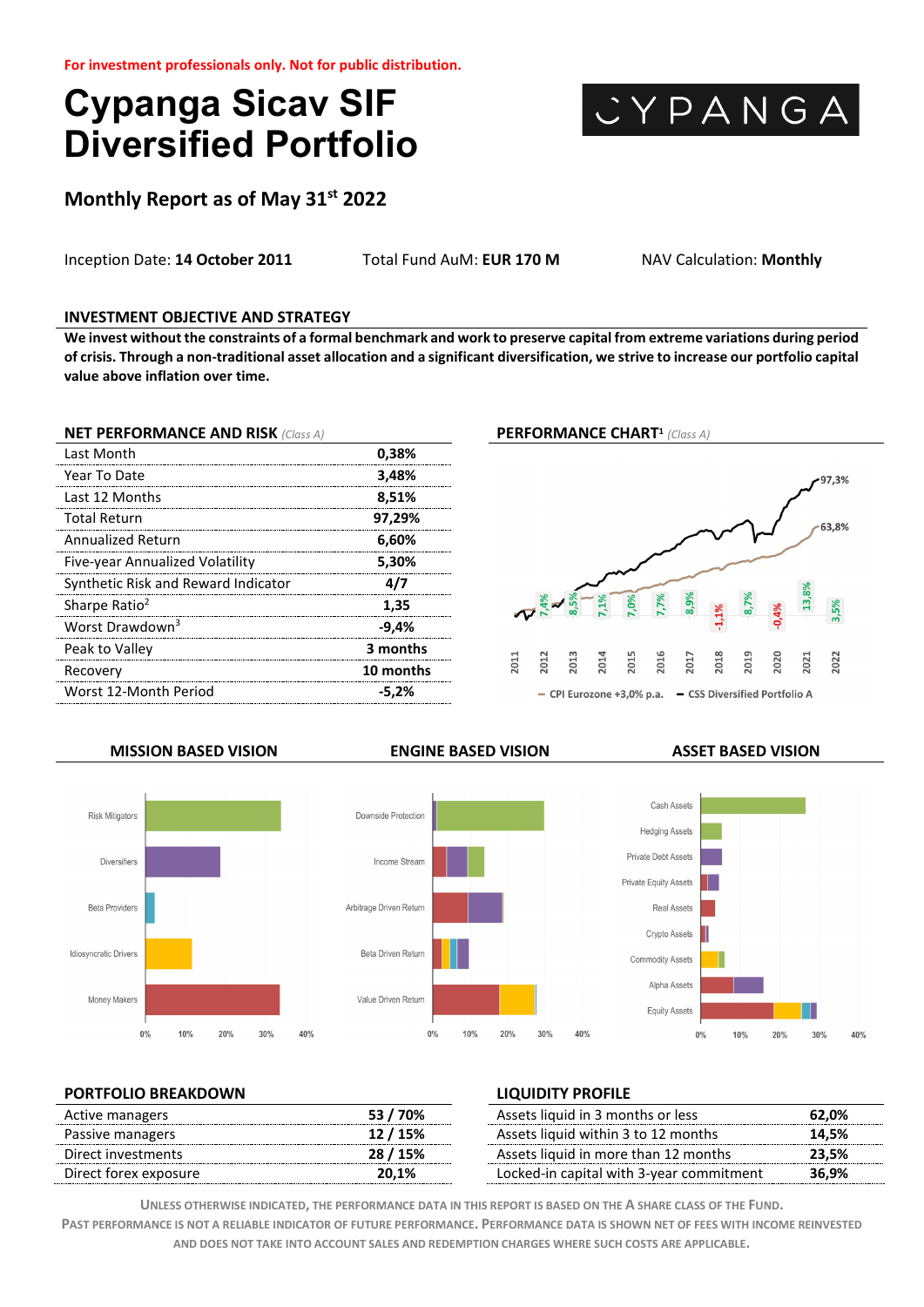# **Cypanga Sicav SIF Diversified Portfolio**



**DISTRIBUTION OF MONTHLY RETURNS** *(Class A)* **DRAWDOWN ANALYSIS** *(Class A)*





### **HISTORICAL PERFORMANCE4** *(Class A)*

| Year | Jan.     | Feb.     | Mar.     | Apr.     | May      | Jun.     | Jul.     | Aug.                     | Sep.                     | Oct.     | Nov.      | Dec.      | YtD <sup>5</sup> |
|------|----------|----------|----------|----------|----------|----------|----------|--------------------------|--------------------------|----------|-----------|-----------|------------------|
| 2022 | $-0.77%$ | 1.24%    | 2.14%    | 0.47%    | 0,38%    |          |          |                          |                          |          |           |           | +3,48%           |
| 2021 | 0.60%    | 2.67%    | 2,34%    | 0.43%    | 2.22%    | 0.92%    | 0.11%    | 0.72%                    | 0.75%                    | 1.85%    | $-0.07\%$ | 0.48%     | 13.78%           |
| 2020 | $-0.99%$ | $-0.94%$ | $-7.67%$ | 3.70%    | 0,36%    | 0,53%    | $-0.56%$ | $-0.06%$                 | 0.05%                    | $-0.25%$ | 3.65%     | 2.24%     | $-0.41%$         |
| 2019 | 1.44%    | 2.13%    | 0.28%    | 0,20%    | $-0.57%$ | 1.44%    | 0.66%    | 0,84%                    | 0.17%                    | 0.40%    | 0.85%     | 0.59%     | 8.74%            |
| 2018 | 0.45%    | 0.31%    | 0.22%    | 1,14%    | 0.63%    | $-0.31%$ | 0,67%    | $-0.50%$                 | 0.08%                    | $-1.28%$ | $-2.36%$  | $-0.08\%$ | $-1.09\%$        |
| 2017 | 1.11%    | 0.64%    | 0.11%    | 0.08%    | 0.89%    | 0.37%    | 1.79%    | 0.03%                    | 1.19%                    | 1.29%    | 0.67%     | 0.44%     | 8.94%            |
| 2016 | $-0.74%$ | 0.45%    | 1.48%    | 1.79%    | 0.50%    | 0.46%    | 1.18%    | 0.98%                    | 1.00%                    | 0.75%    | $-0.35%$  | $-0.05%$  | 7.70%            |
| 2015 | 1,37%    | 2.30%    | 0,87%    | $-0.21%$ | 0.61%    | $-0.87%$ | 1.70%    | $-0.61%$                 | $-1.21%$                 | 1.38%    | 0,59%     | 0.95%     | 7.02%            |
| 2014 | 1.14%    | 1.33%    | 0.63%    | 0.88%    | 0.55%    | 1.18%    | $-0.85%$ | $-0.29%$                 | $-0.26%$                 | 0.02%    | 2.43%     | 0.20%     | 7.12%            |
| 2013 | 1.71%    | 0.12%    | $-2.96%$ | 0.69%    | 0.78%    | $-1.13%$ | 1.89%    | 2.43%                    | 1.35%                    | 1.33%    | 0.93%     | 1.16%     | 8.49%            |
| 2012 | $-0.32%$ | 2.36%    | 1,00%    | 0.34%    | $-6,08%$ | 3,05%    | 0,18%    | 3,21%                    | $-0.12%$                 | 0,34%    | $-0.21%$  | 3.79%     | 7.39%            |
| 2011 |          |          |          |          |          |          |          | $\overline{\phantom{a}}$ | $\overline{\phantom{a}}$ | 0.72%    | $-1,04%$  | 0.16%     | $-0.17%$         |

#### **NAV TABLE**

| Class           | Currency   | <b>NAV</b> | ISIN          | Lock-Up   | <b>May 2022</b> | <b>YtD 2022</b> | Last 12 M |
|-----------------|------------|------------|---------------|-----------|-----------------|-----------------|-----------|
|                 | EUR        | 197,29     | LU0672299830  | No        | 0,38%           | 3,48%           | 8.51%     |
| PA3             | EUR        | 1321,44    | LU2234853328  | June 2023 | 0,47%           | 4.37%           | 10,34%    |
| PA4             | FUR        | 1091,80    | LU2342624751  | June 2024 | 0.47%           | 4,37%           |           |
| B.              | EUR        | 177.49     | LU0672300430  | No        | 0.34%           | 3.27%           | 7.97%     |
| PB3             | EUR        | 1310.54    | LU2234853591  | June 2023 | 0.43%           | 4.15%           | 9.78%     |
| PR4             | <b>FUR</b> | 1086,83    | 1112342625055 | June 2024 | 0.43%           | 4.15%           |           |
|                 | USD hedged | 121.12     | 1U2021164186  | No        | 0.45%           | 3.46%           | 8.48%     |
| PC <sub>3</sub> | USD hedged | 1324.32    | I U2239066645 | June 2023 | 0.51%           | 4.34%           | 10.30%    |
|                 | FUR        | 116.50     | I U2081610755 | No        | 0.36%           | 3.27%           | 7.97%     |
|                 | FUR        | 106.51     | LU2354319126  | N٥        | 0.29%           | 3.06%           |           |
| PF4             | EUR        | 1033,89    | LU2434515826  | June 2024 | 0.38%           | 3.69%           |           |
|                 | FUR        | 0.012792   | 1U2234853245  | No        | 0.46%           | 4.06%           | 9.86%     |

| <b>KEY PARTIES</b>    |                                         | <b>FEES</b>                         |                           |  |  |
|-----------------------|-----------------------------------------|-------------------------------------|---------------------------|--|--|
| Depositary            | Pictet & Cie (Europe) SA                | Management Fee                      | Up to a maximum of 1,00%  |  |  |
| Central Administrator | <b>FundPartner Solution (Europe) SA</b> | Distribution Fee                    | Up to a maximum of 1,00%  |  |  |
| Auditors              | Ernst & Young SA                        | Liquidity Risk Premium <sup>6</sup> | Up to a maximum of 10,00% |  |  |

**UNLESS OTHERWISE INDICATED, THE PERFORMANCE DATA IN THIS REPORT IS BASED ON THE A SHARE CLASS OF THE FUND.**

**PAST PERFORMANCE IS NOT A RELIABLE INDICATOR OF FUTURE PERFORMANCE. PERFORMANCE DATA IS SHOWN NET OF FEES WITH INCOME REINVESTED AND DOES NOT TAKE INTO ACCOUNT SALES AND REDEMPTION CHARGES WHERE SUCH COSTS ARE APPLICABLE.**